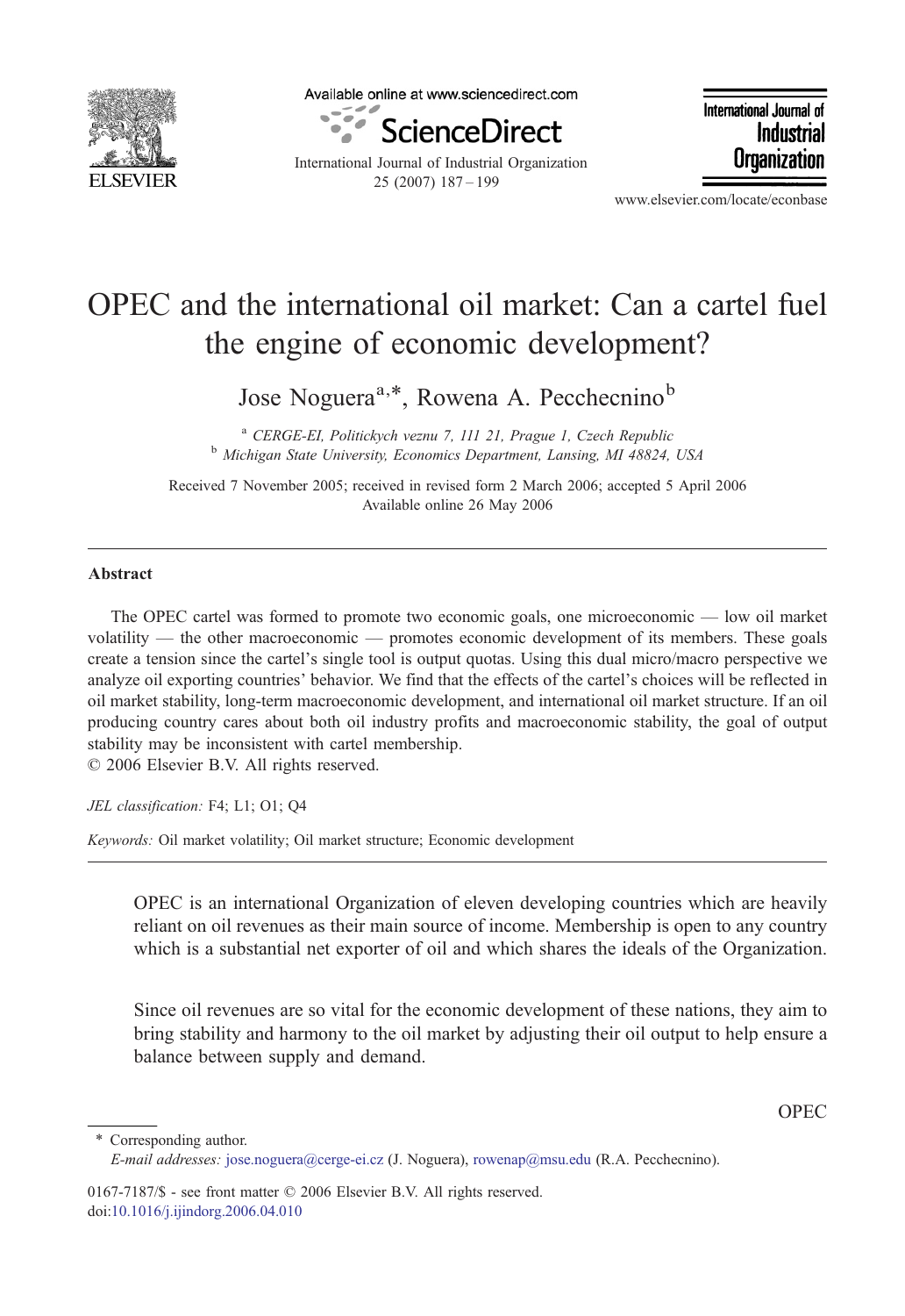The OPEC cartel was formed to promote two economic goals, one microeconomic — the minimization of the volatility of oil markets — the other macroeconomic — the promotion of the economic development of its member countries. These two goals create a tension since the cartel has only a single tool, output quotas, with which to achieve these goals. Thus, it is forced to weight them. The effects of its choices will be reflected in the stability of the oil market, in longterm macroeconomic development, and in the states' decisions to join or withdraw from the cartel, that is, in international oil market structure. Using this dual micro/macro perspective we analyze OPEC's sometimes perplexing (see [Griffin, 1985; Griffin and Xiong, 1997; Loderer,](#page--1-0) [1985\)](#page--1-0) behavior.

Specifically, in this paper we ask a straightforward question — is it possible for OPEC to achieve its stated goals? That is, can an international resource cartel using the standard microeconomic pricing and enforcement mechanisms provide a macroeconomic environment conducive to development and growth? Since the oil sector represents an important share of national income for oil exporting, developing countries, instability in the oil market also can lead to instability in output, and through the Phillips curve, instability in other macroeconomic indicators like inflation; in other words, it can lead to macroeconomic instability. Thus, has OPEC been a useful tool explicitly to achieve oil market, and, implicitly, macroeconomic stability? If the answer to both these questions is no, what is the rationale for OPEC to continue to exist? That is, can oil exporting developing countries improve their development prospects by joining an oil cartel? If so, since all substantial oil exporters can choose to join, why do some important exporting countries like Mexico, Oman, Angola and, perhaps, Russia, whose production and development levels are similar to other countries in OPEC, choose to stay in the fringe? What induces countries like Ecuador to enter and then exit shortly thereafter? Why do Mexico, Russia, Egypt and Kazakhstan find membership inconsistent with their domestic macroeconomic policies if membership is, indeed, intended to promote economic development?

There are two important features of the international oil market worthy of mention. First, the OPEC cartel meets twice a year and in extraordinary sessions whenever necessary. In these meetings, the cartel analyzes the state of the international oil market, and sets quotas for its member states (see [www.opec.com\)](mailto:jose.noguera@cergei.cz). Thus, OPEC tries to move (preempt) the market rather than be moved by it. OPEC's production represents about 40% of total world oil production. Among non-OPEC producers, Russia's production is 12% of world production, and no other country produces even 5% of the total. This means that the international oil market operates as a Stackleberg oligopoly where the OPEC cartel plays the role of the leader. A final important feature that distinguishes the oil cartel from most (if not all) other cartels is that governments, not firms, make the decision about joining the cartel, and it is government ministers who set production quotas.

Taking these features as assumptions, we answer the above questions in the context of a simple model in which oil producing countries choose either to join OPEC or remain part of the fringe. Equilibrium is stable and thus cartel members have no temptation to cheat. OPEC acts as a Stackleberg leader, and reacts to market shocks by setting output quotas for its members. We find that if oil producing country governments care predominately about high oil sector profits, the standard microeconomic assumption, then joining the cartel is the optimal strategy. But countries in the cartel will have more volatile oil production than those in the fringe and, thus, via the link between the oil sector and the macroeconomy, higher macroeconomic instability. Therefore, if these same governments care about macroeconomic stability as well as oil sector profits, then the choice to join the cartel will depend on the intensity of this preference: the more a government cares about macroeconomic stability, the less inclined it is, in general, to be a cartel member.